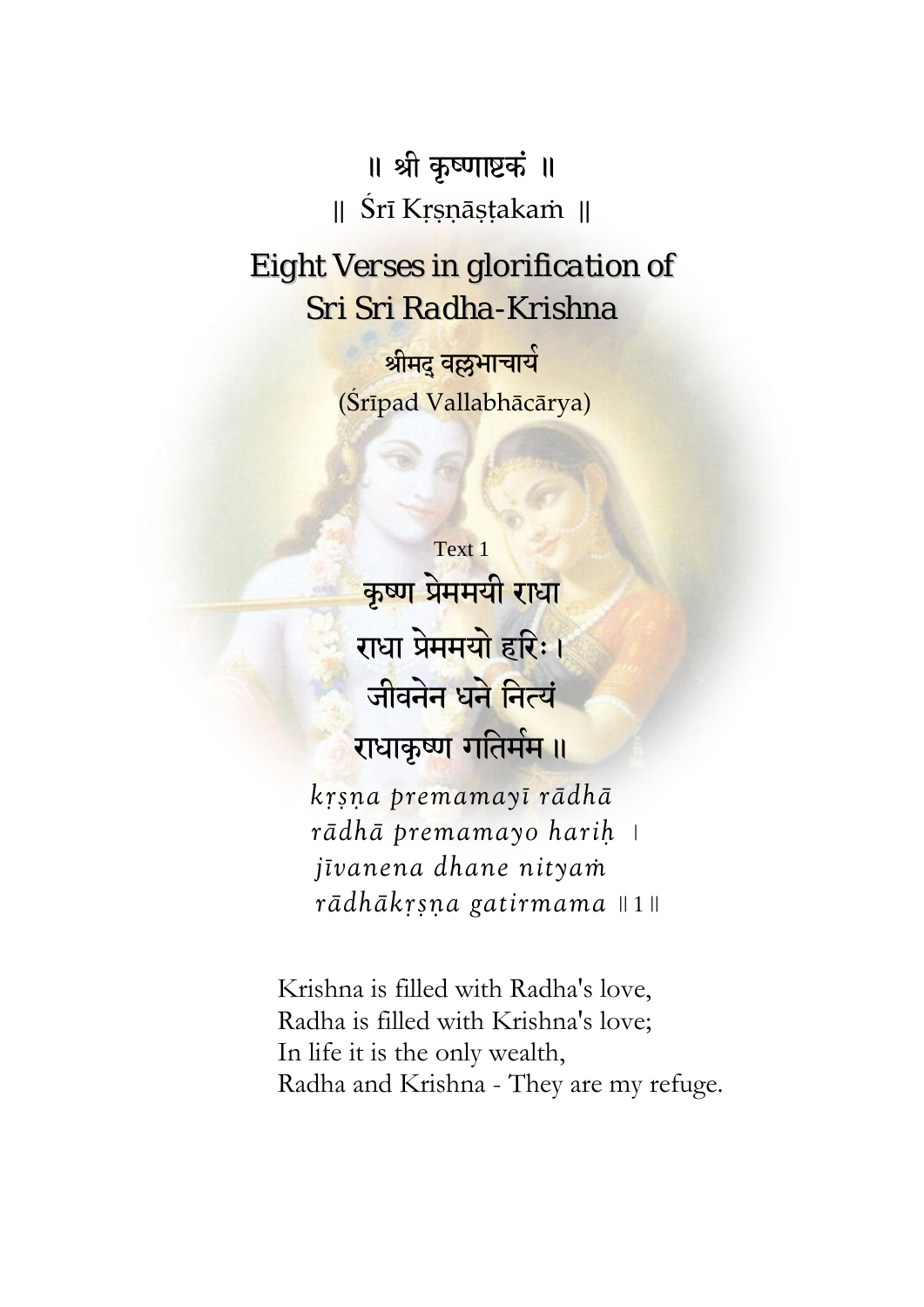Text 2 कृष्णस्य द्रविणं राधा राधायाः द्रविणं हरिः। जीवनेन धने नित्यं राधाकृष्ण गतिर्मम ॥



 *kåñëasya draviëaà rädhä*   $r\bar{a}$ dhāyāḥ draviņam hariḥ |  *jévanena dhane nityaà rädhäkåñëa gatirmama* || 2 ||

Krishna is the wealth of Radha, Radha is the wealth of Krishna; In life it is the only wealth, Radha and Krishna - They are my refuge.

> Text 3 कृष्ण प्राणमयी राधा राधा प्राणमयो हरिः । जीवनेन धने नित्यं राधाकृष्ण गतिर्मम ॥



*kåñëa präëamayé rädhä*   $r\bar{a}dh\bar{a}$  prāņamayo hariņ  *jévanena dhane nityaà rädhäkåñëa gatirmama* || 3 ||

Krishna is filled with Radha's life, Radha is filled with Krishna's life; In life it is the only wealth, Radha and Krishna - They are my refuge.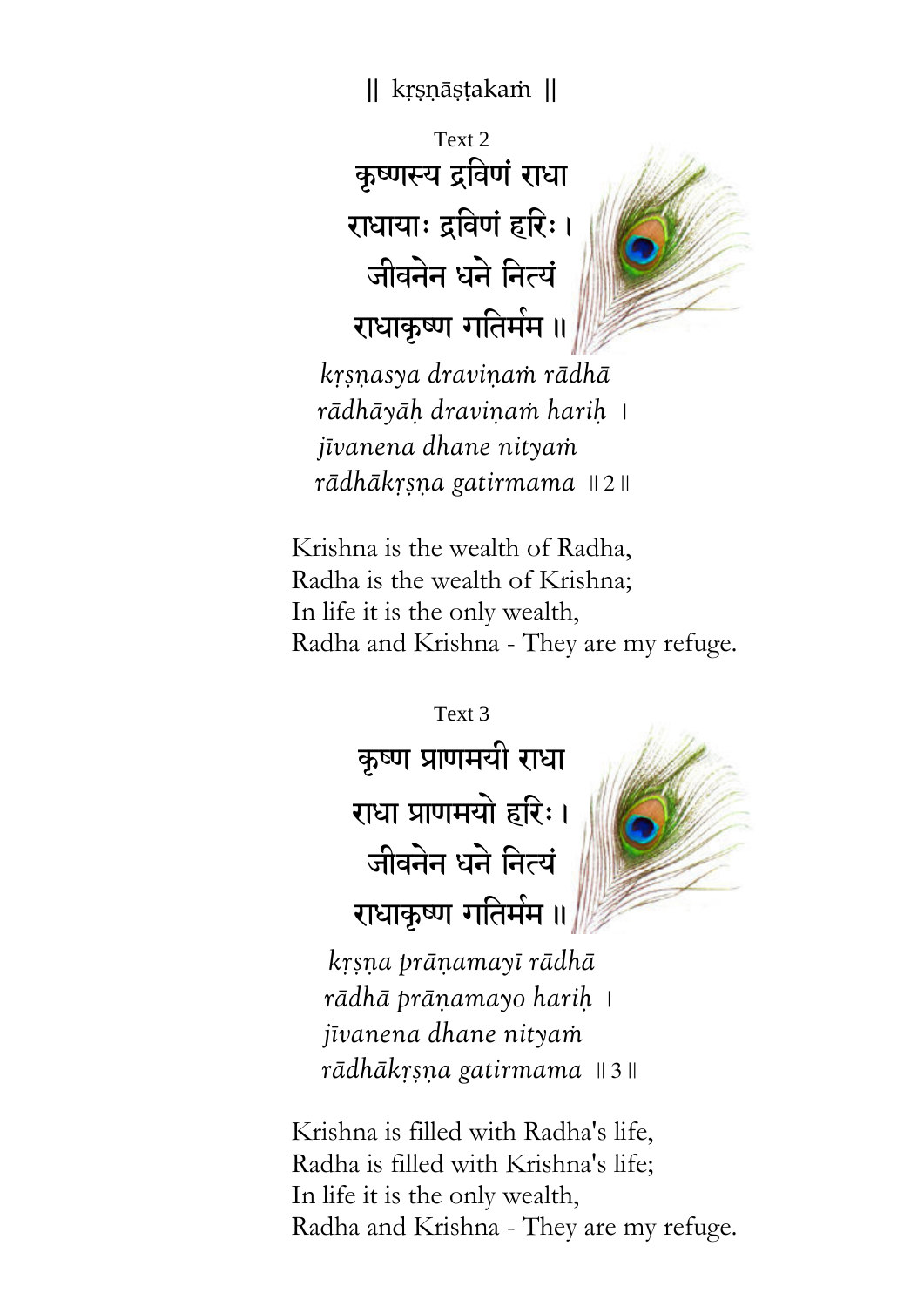Text 4 कृष्ण द्रवामयी राधा राधा द्रवामयो हरिः। जीवनेन धने नित्यं राधाकृष्ण गतिर्मम ॥



*kåñëa dravämayé rädhä rädhä dravämayo hariù* |  *jévanena dhane nityaà rādhākrsņa gatirmama* || 4 ||

Krishna is filled with Radha's essence, Radha is filled with Krishna's essence; In life it is the only wealth, Radha and Krishna - They are my refuge.

> Text 5 कृष्ण गेहे स्थितां राधा राधा गेहे स्थितो हरिः। जीवनेन धने नित्यं राधाकृष्ण गतिर्मम ॥

*kåñëa gehe sthitäà rädhä rädhä gehe sthito hariù* | *jévanena dhane nityaà rädhäkåñëa gatirmama* || 4 ||

Krishna's abode is Radha's home, Radha's abode is Krishna's home; In life it is the only wealth, Radha and Krishna - They are my refuge.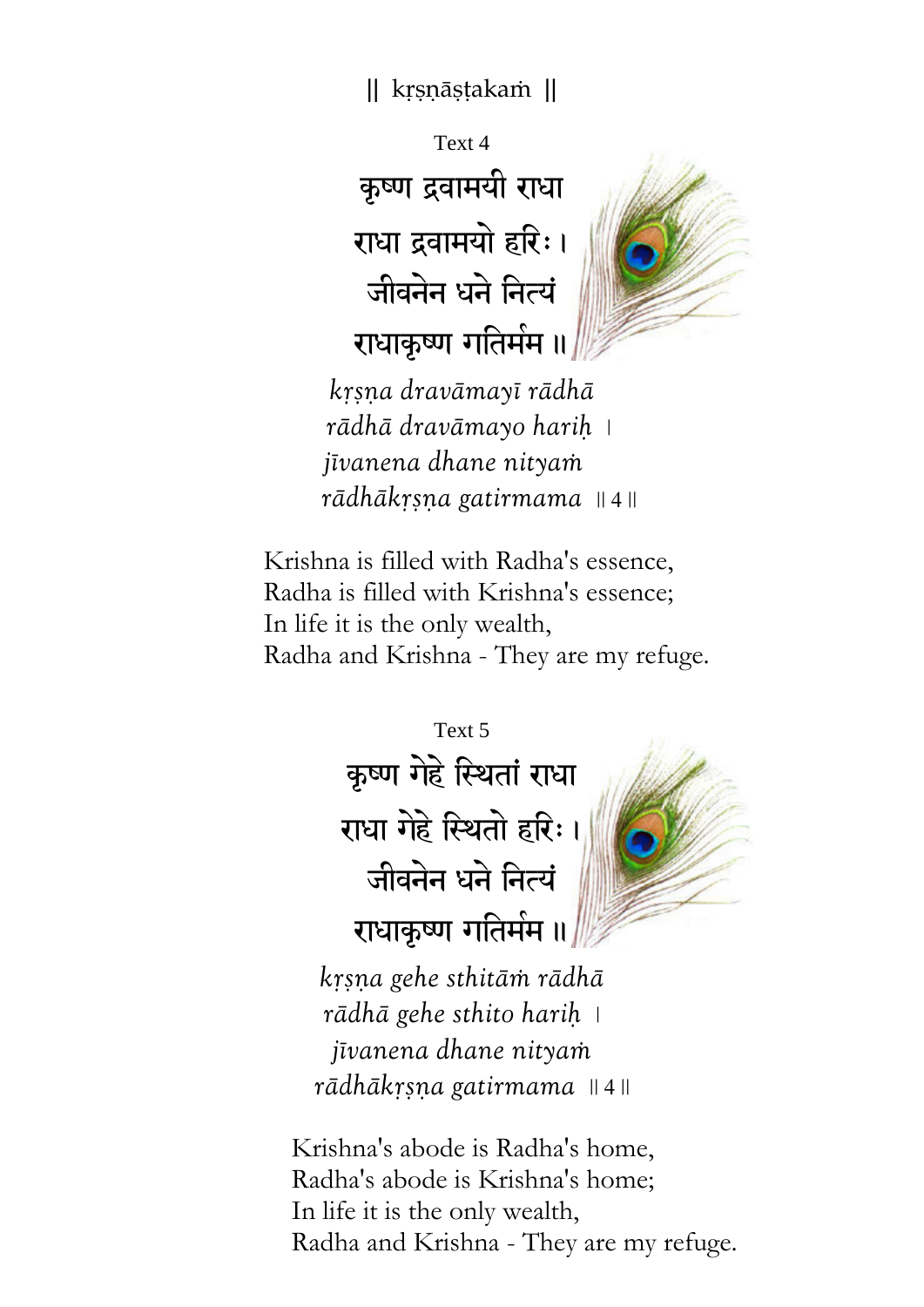Text 6 कृष्णचित्ता स्थितां राधा राधाचित्त स्थितो हरिः। जीवनेन धने नित्यं राधाकृष्ण गतिर्मम ॥



*kåñëacittä sthitäà rädhä rädhäcitta sthito hariù* | *jévanena dhane nityaà rädhäkåñëa gatirmama* || 6 ||

Krishna resides in the heart (mind) of Radha, Radha resides in the heart (mind) of Krishna; In life it is the only wealth, Radha and Krishna - They are my refuge.

> Text 7 नीलाम्बरा धरा राधा पीताम्बरा धरो हरिः। जीवनेन धने नित्यं राधाकृष्ण गतिर्मम ॥

*nélämbarä dharä rädhä pétämbarä dharo hariù* | *jévanena dhane nityaà rädhäkåñëa gatirmama* || 7 ||

Krishna is clad in (silk) garments of yellow, Radha is clad in (silk) garments of blue; In life it is the only wealth, Radha and Krishna - They are my refuge.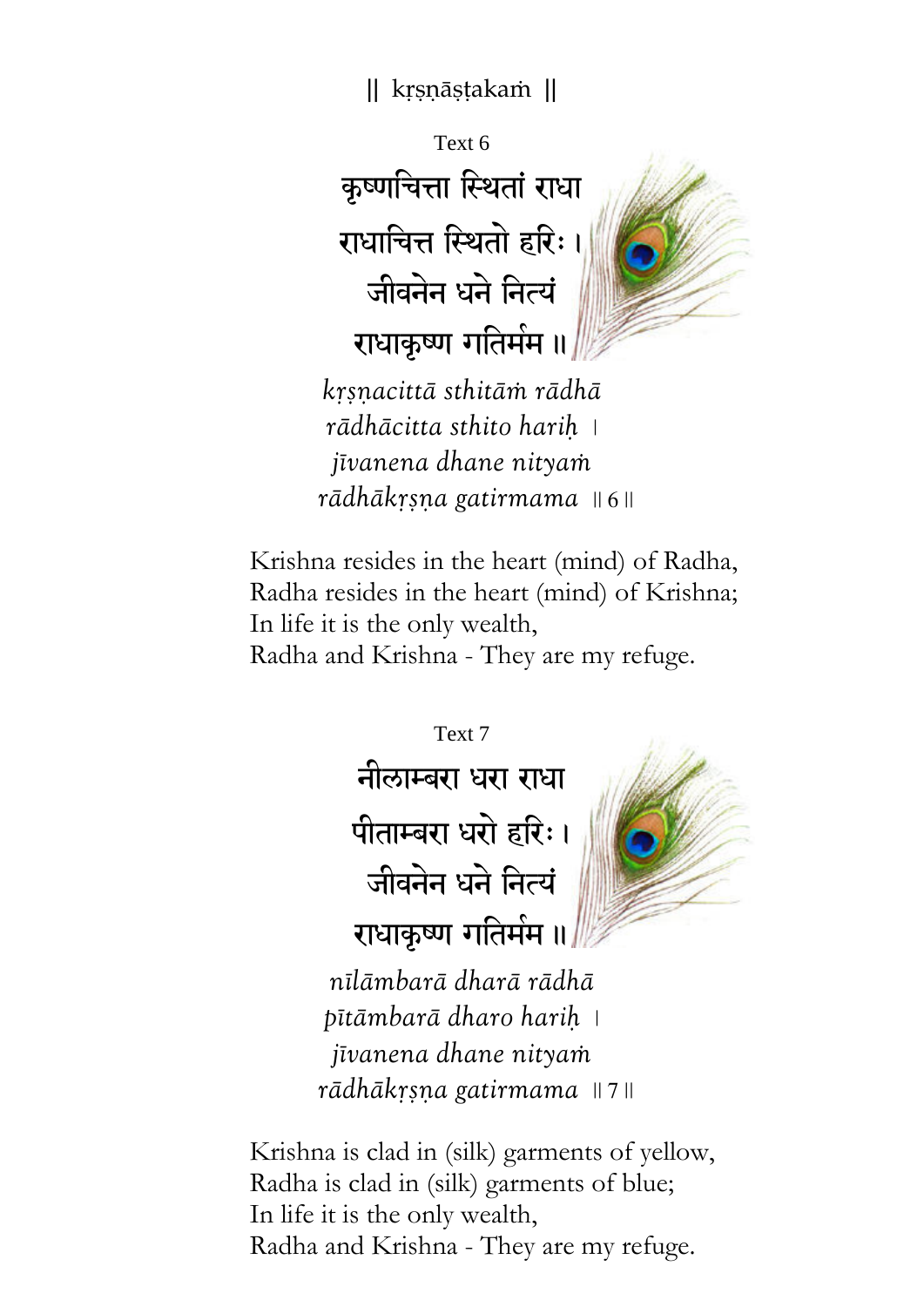Text 8 वृन्दावनेश्वरी राधौ कृष्णो वृन्दावनेश्वरः । जीवनेन धने नित्यं राधाकृष्ण गतिर्मम ॥



*våndävaneçvaré rädhau kåñëo våndävaneçvaraù* |  *jévanena dhane nityaà rädhäkåñëa gatirmama* || 8 ||

Krishna is the King of Vrindavana, Radha is the Queen of Vrindavana; In (all) life It is the only (eternal) wealth, Radha and Krishna - They are my (sole) refuge.

## ॥ इति श्री वल्लभाचार्यकृतं कृष्णाष्टकं संपूर्णम् ॥

**||** iti çré vallabhäcäryakåtaà kåñëäñöakaà sampürëam **||** 

Thus ends the eight stanza hymn krsnästakam composed by Śrīpad Vallabha-ācārya